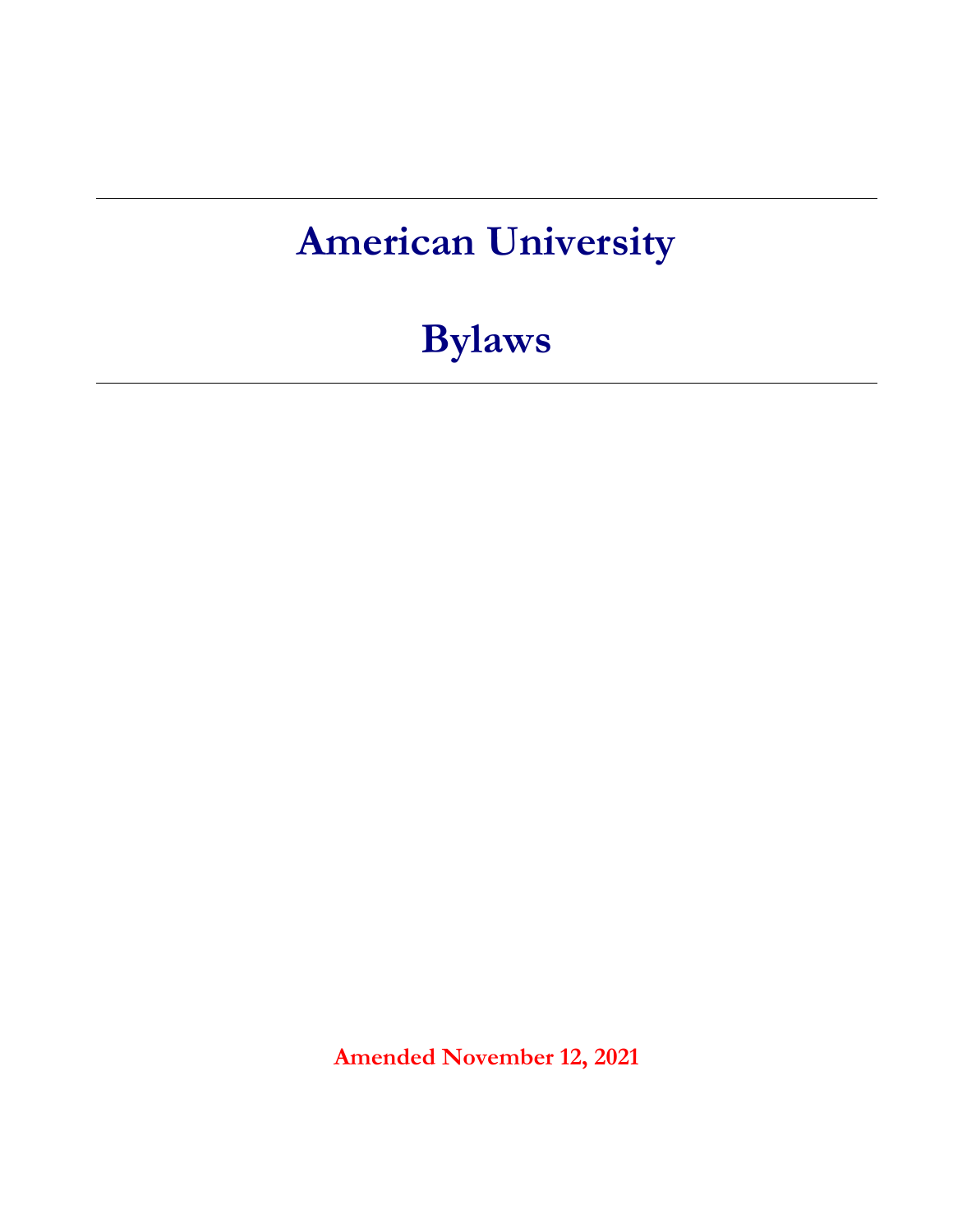## AMERICAN UNIVERSITY BYLAWS TABLE OF CONTENTS

| <b>Bylaws</b> |  |
|---------------|--|
|               |  |
|               |  |
|               |  |
|               |  |
|               |  |
|               |  |
|               |  |
|               |  |
|               |  |
|               |  |
|               |  |
|               |  |
|               |  |
|               |  |
|               |  |
|               |  |
|               |  |
|               |  |
|               |  |

|--|--|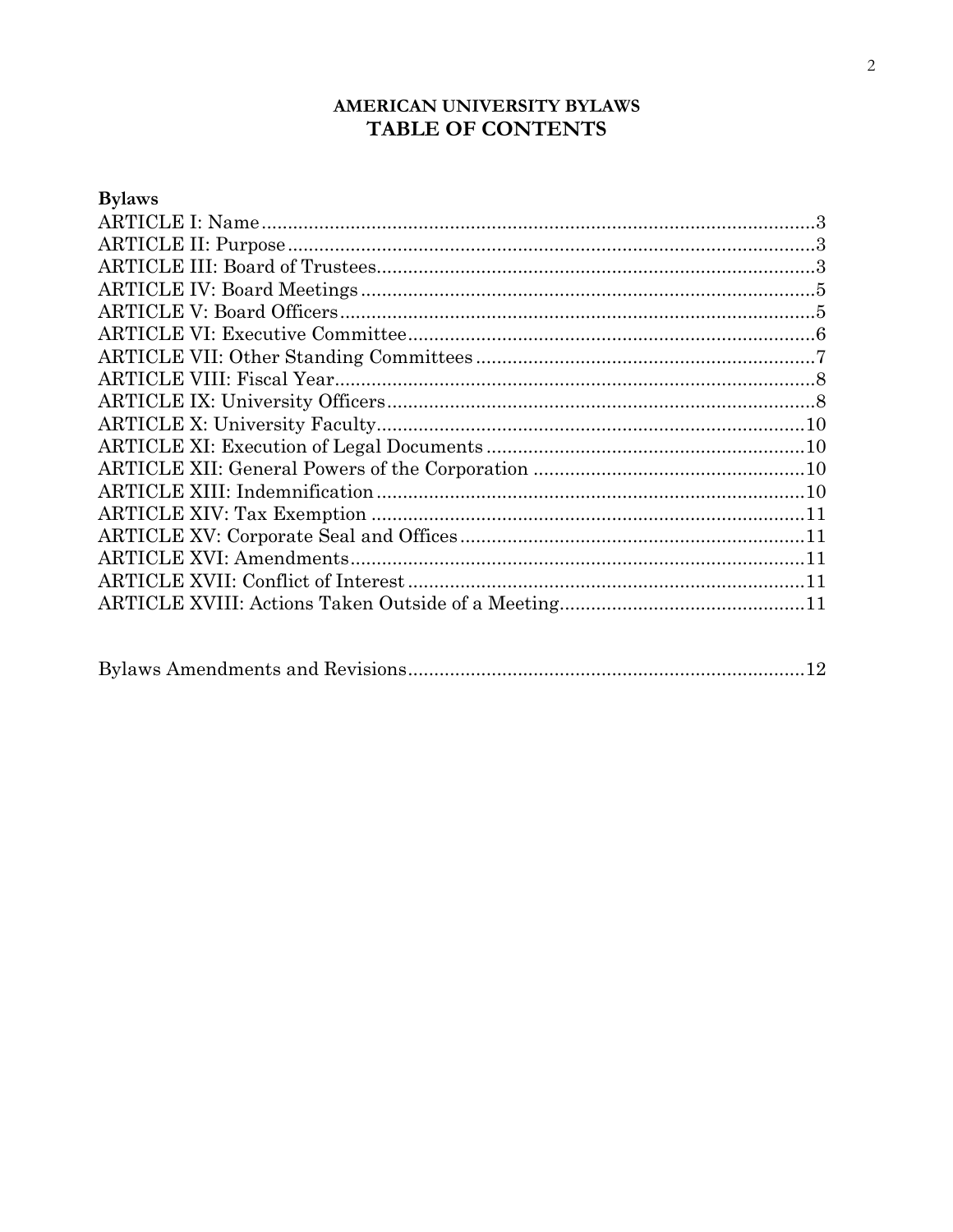#### **ARTICLE I: Name**

<span id="page-2-0"></span>Section 1. The name of this Corporation is "The American University" (University). It exists by virtue of a Special Act of the Congress of the United States, approved February 24, 1893 (27 Stat. 476); as amended by the following Acts of Congress: March 3, 1895 (28 Stat. 1814); June 30, 1951 (65 Stat. 107); August 1, 1953 (67 Stat. 359); October 31, 1990 (104 Stat. 1160); September 9, 1996 (Pub. L. No. 104–194).

#### **ARTICLE II: Purpose**

<span id="page-2-1"></span>Section 1. The purpose of the Corporation is to establish and maintain in the District of Columbia a university to promote education, with the power to confer earned academic degrees and certificates and honorary degrees.

#### **ARTICLE III: Board of Trustees**

<span id="page-2-2"></span>Section 1. Corporation business shall be transacted by a Board of Trustees of not less than twenty-five (25) nor more than fifty (50) persons, and of whom eleven (11) members having the power to vote shall constitute a quorum. Trustees shall be elected by the Board.

Section 2. Board members other than ex officio members and members described in Section 5 of this Article III shall hold office for a term of three (3) years or for a shorter term specified by the Board at the time of election. Ex officio members shall hold office for as long as they hold the office which entitles them to Board membership. Members described in Section 5 of this Article III shall hold office for a term of such length, not to exceed three (3) years, as recommended by the Chair of the Faculty Senate, in the case of Board members who are University faculty, and by the Principal Student Government Organizations (as defined in Section 5 of this Article III), in the case of the Board member who is a University student; provided that such term shall expire upon the earlier termination of such member's status as a full-time University faculty member or a full-time University student, as applicable. Three-year terms terminate at the end of the Spring meeting of the third year after election. Shorter terms terminate at the end of the Spring meeting of the year specified at the time of election, unless otherwise specified at the time of election. Trustees other than ex officio members and members described in Section 5 of this Article III shall be divided into three approximately equal classes. Each year, one of the classes shall go out of office and successors be elected.

Section 3. Subject to their acceptance, the Bishop of the Baltimore-Washington Conference of the United Methodist Church and the General Secretary of the General Board of Higher Education and Ministry of the United Methodist Church shall be ex officio members of the Board. The election of any person to the Board requires the approval of the General Board of Higher Education and Ministry of The United Methodist Church.

Section 4. The President shall be an ex officio member of the Board and shall have no power to vote.

Section 5. Two (2) trustees shall be full-time members of the University faculty nominated by the Trusteeship Committee submitted to such Committee by the Chair of the Faculty Senate. One trustee shall be a full-time University student nominated by the Trusteeship Committee from among one or more candidates submitted to such Committee by the University's undergraduate Student Government, the Washington College of Law Student Bar Association and the University's Graduate Leadership Council (collectively, the "Principal Student Government Organizations"). Vacancies resulting from the resignation or removal of any of the foregoing members or the expiration of the term of any such member shall be filled by persons nominated by the Trusteeship Committee from among candidates submitted to such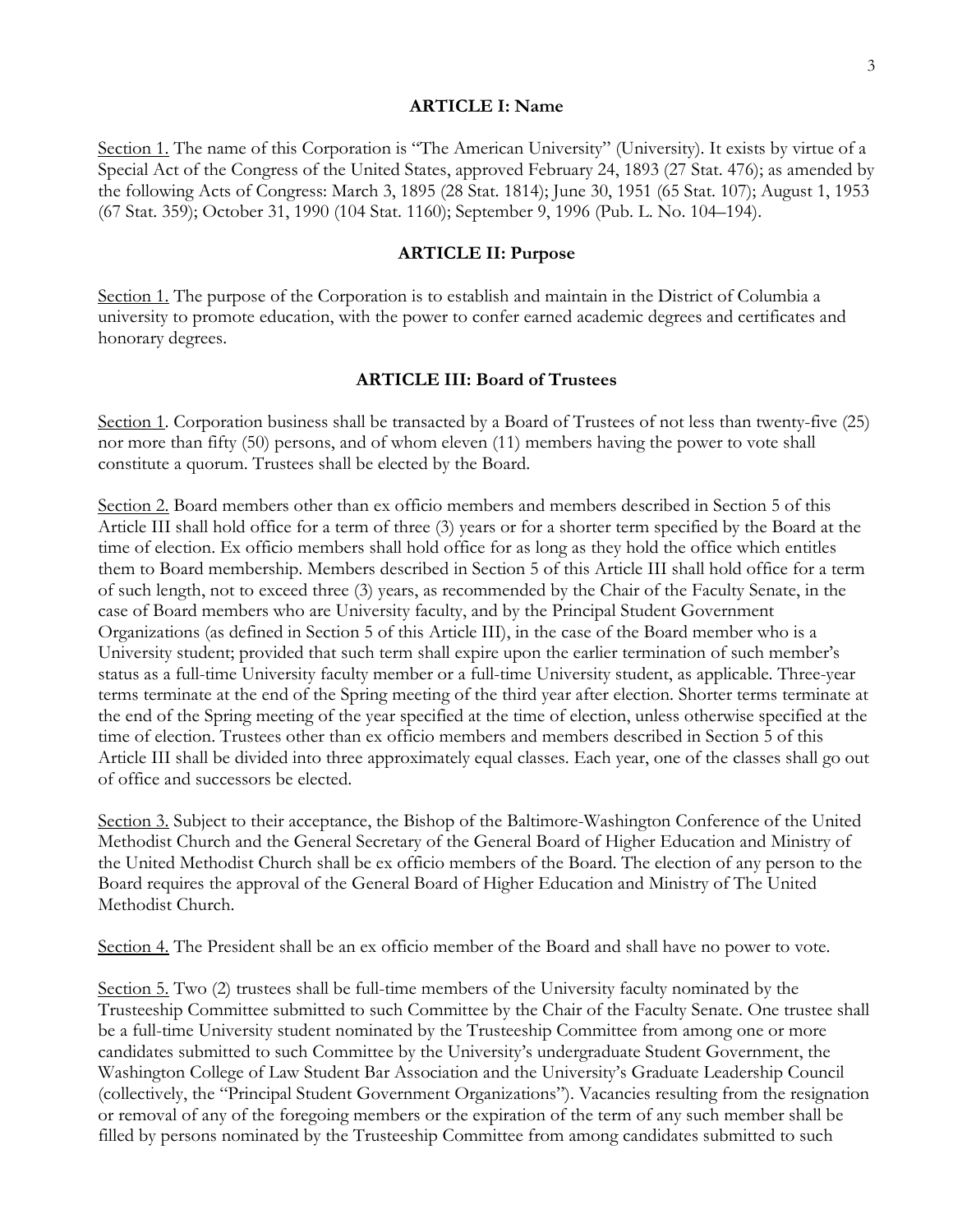Committee in accordance with this Section. Members elected pursuant to this Section shall have no power to vote.

Section 6. Except as provided in Sections 4 and 5 of this Article III, no paid full-time or part-time University employee or anyone enrolled full-time in the University shall be eligible for Board membership.

Section 7. Subject to the provisions of Sections 3, 4, 5 and 8 of this Article III, the Trusteeship Committee shall nominate persons to be elected by the Board. The Board may hold elections for trustees at any regular or special Board meeting, provided that written notice of an individual nominee, or a slate of two or more nominees selected by the Trusteeship Committee for re-election as a class, has been sent to each trustee with notice of the meeting. After a class slate is announced, the Secretary shall announce a date by which any objection to the class slate vote shall be accepted. Trustee classes shall be re-elected as a slate unless the Secretary has received an objection from any one trustee, in which case, nominees will be deliberated and voted on individually. Newly elected trustees' terms shall start upon the conclusion of the meeting in which they are elected, pursuant to the requirement set forth in Section 3, and shall be assigned to a trustee class pursuant to Section 2. Election may be by written ballot upon the request of any two (2) trustees present at the election or at the discretion of the Chair.

Section 8. At least seven (7) trustees shall be elected to the Board from University alumni, distributed among the schools and colleges. One of the alumni trustees may be designated by the Trusteeship Committee as a Graduate of the Last Decade (hereinafter referred to as a "GOLD Trustee") at the time of nomination, at which time such person must have been awarded a degree from the University no longer than ten years prior to the date of election. GOLD Trustees will be elected for a term of three years and may not thereafter be reelected as a GOLD Trustee. Notwithstanding anything to the contrary stated herein, a former GOLD Trustee will become eligible for election as a trustee for a regular three-year term after a waiting period of one year following the expiration of the GOLD Trustee term of service.

Section 9. A trustee may be removed from office, for adequate cause shown, at any regular or special Board meeting, by a vote of two-thirds of the trustees having the power to vote who are present at the meeting.

Section 10. Exercising its powers of responsibility for the University, the Board

- a. elects, assesses the performance of, and compensates the President of the University; appoints, assesses the performance of, and, where appropriate, compensates the Secretary, and approves the appointments and compensation of the Provost and Vice Presidents;
- b. establishes University policies, to be executed by the President;
- c. assists, guides, and evaluates the progress of the University and receives reports from the President in this regard;
- d. elects Board members and officers;
- e. approves tenured dean and faculty appointments recommended by the Provost or the President;
- f. confers degrees;
- g. appoints committees it deems necessary;
- h. assists in raising funds to support the University; and
- <span id="page-3-0"></span>preserves and protects University operations and properties.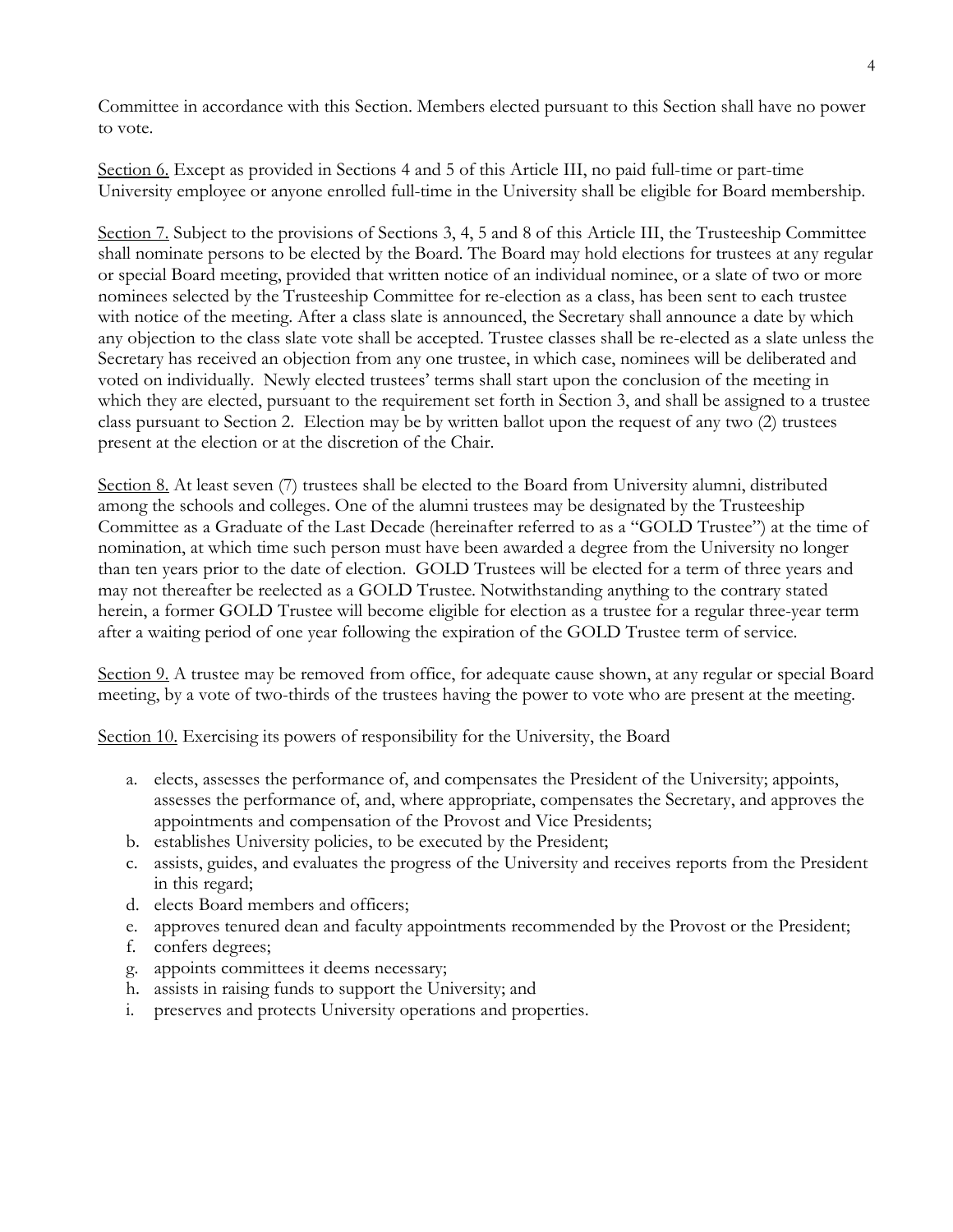#### **ARTICLE IV: Board Meetings**

Section 1. Four (4) regular meetings shall be held during each fiscal year, at least one of which shall be held in Fall, Winter and Spring. The annual meeting shall be held in Spring. The Executive Committee determines the date, time, and place of regular meetings. Written notice of the date, time and place of each regular meeting shall be sent to each trustee at least thirty (30) days prior to the meeting.

Section 2. Special meetings may be held at the call of the Chair, of a majority of the members of the Executive Committee or upon written request of any seven (7) or more trustees having the power to vote made to the Secretary. Written notice of the date, time and place of each special meeting shall be sent to each trustee at least ten (10) days prior to the meeting.

Section 3. Emergency meetings may be held at the call of the Chair, a majority of the members of the Executive Committee or upon written request of any five (5) or more trustees having the power to vote made to the Secretary, provided that an emergency meeting may be called or requested only if in the judgment of the Chair, a majority of the members of the Executive Committee or any five (5) or more trustees having the power to vote, as applicable, emergency circumstances have arisen that make notice of a special meeting of the Board onerous and impractical, provided further that, except as permitted by Section 5 of this Article IV, in no event shall a vote to amend these Bylaws or to remove a trustee be taken at an emergency meeting. Written notice of the date, time and place of each emergency meeting shall be sent, by hand delivery, facsimile transmission, electronic mail or other expedited means, to each trustee at least twenty-four (24) hours prior to the meeting.

Section 4. The Board may conduct its meetings in person or by electronic remote access at the discretion of the Chair, so long as best efforts are made to implement remote access with regard for the need to maintain as much accessibility as possible for all trustees. Individual trustees who elect to participate in an in person Board meeting by electronic remote access means, shall be counted as present on the same basis as in person attendees at the meeting. A trustee may be required to recuse himself or herself from Board meetings in accordance with Board policies or practices.

Section 5. Written waiver of notice of a meeting of the Board of Trustees, signed by all trustees and filed with the records of the meeting, shall be equivalent to the giving of timely notice of such meeting. Presence of a trustee at any meeting without objection by such trustee to a lack of a timely notice of such meeting shall constitute waiver by such trustee of any required notice.

Section 6. Except as provided in Section 9 of Article III or in Article XVI, or as otherwise required by applicable law, the vote of a majority of the trustees having the power to vote who are present at any meeting at which there is a quorum shall be the act of the Board of Trustees.

## **ARTICLE V: Board Officers**

<span id="page-4-0"></span>Section 1. Board officers shall be a Chair and a Vice Chair. Candidates are proposed by the Trusteeship Committee from among nominations submitted by all members of the Board. Officers are elected at the Winter meeting for two-year terms beginning at the next Spring meeting.

Section 2. The Chair presides at Board and Executive Committee meetings; in the absence of the Chair, the Vice Chair presides.

Section 3. The Executive Committee fills unexpired terms of officers at any regular or special meeting.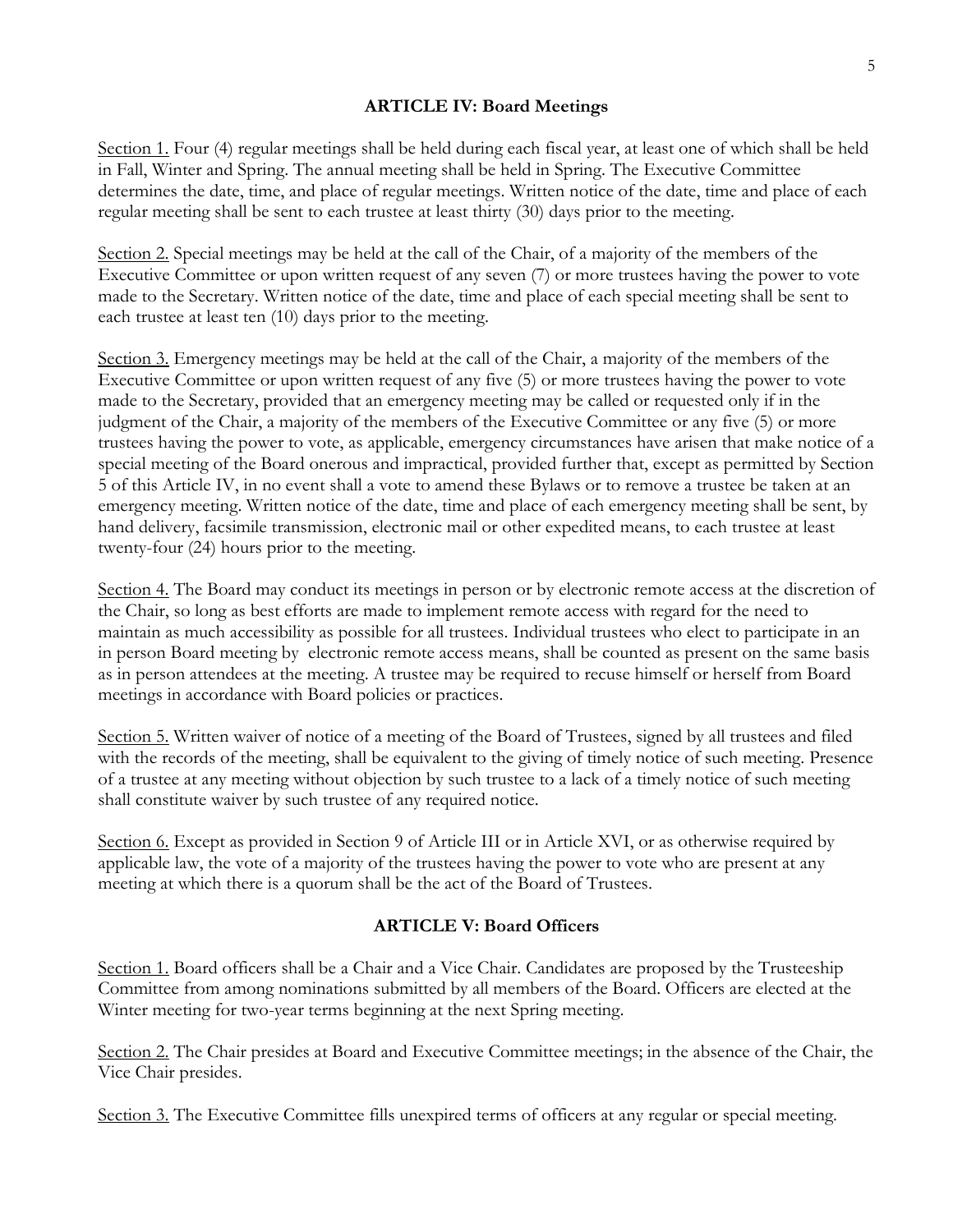#### **ARTICLE VI: Executive Committee**

<span id="page-5-0"></span>Section 1. At all times there shall be an Executive Committee, consisting of eight (8) voting trustees and the President, in the event that the size of the Board at the time of the first regular Board meeting in Spring is fewer than thirty (30) voting trustees, or ten (10) voting trustees and the President, in the event the size of the Board at the time of the first regular Board meeting in Spring is thirty (30) or more voting trustees. A required increase from eight (8) to ten (10) voting trustees, or decrease from ten (10) to eight (8) voting trustees, on the Executive Committee shall be effected within six months of the pertinent first regular Board meeting in Spring.

Section 2. The voting trustees shall be the following: the Board Chair; Board Vice Chair; Academic Affairs Committee Chair; Diversity, Equity, and Inclusion Committee Chair; Finance and Investment Committee Chair; Audit Committee Chair and two (2) at-large trustees, in the event the Executive Committee is composed of eight (8) voting trustees, and four (4) at-large trustees, in the event the Executive Committee is composed of ten (10) voting trustees. At least one of these trustees shall be offered ex officio or at-large membership on the Executive Committee: The Bishop of the Baltimore-Washington Conference of the United Methodist Church; the General Secretary of the General Board of Higher Education and Ministry of the United Methodist Church. The President shall be a non-voting member of the Committee. Except as otherwise provided by these Bylaws, any proposed action brought before the Executive Committee shall be decided by majority vote. A tie in the number of votes cast will result in the failure of the motion.

Section 3. The Executive Committee meets at the call of the Chair or, in the Chair's absence, at the call of the Vice Chair, or upon written request of at least four (4) Committee members. The Board Chair is the Committee Chair and the Board Vice Chair is Committee Vice Chair. No meeting of the Executive Committee may be held if neither the Committee Chair nor the Committee Vice Chair is present.

Section 4. At-large members will serve two-year terms and can be re-appointed to successive terms. Atlarge appointments will be made by the then current Board Chair. Ex officio members shall serve for as long as they hold the office which entitles them to Committee membership.

Section 5. The Executive Committee is concerned with the overall operation of the University during periods between Board meetings and, subject to this Section 4, has such powers and duties, and shall operate in accordance with such procedures, as shall be set forth in a Committee charter, and any amendments thereto, approved by the full Board. No action approved by the Executive Committee shall constitute the act of the Board of Trustees unless such action is ratified by the full Board, provided that any action approved by the Executive Committee shall constitute the act of the Board of Trustees if and only if, in the judgment of a majority of the members of the Executive Committee present at a duly constituted meeting thereof, as stated in a resolution adopted by the Committee, (i) action before the next regular Board meeting is needed to protect the University's interests, which otherwise would be compromised by delay or (ii) the proposed action is simply administrative in nature, is necessary for the efficient functioning of the University and does not compromise any significant interest, or prerogative, of the full Board, provided further that, in no event may the Executive Committee (i) appoint, renew the appointment of, suspend, dismiss or place on leave the President, (ii) approve the compensation of any University officer, (iii) approve the creation or elimination of a program offered or to be offered by the University, (iv) approve any change in the University's mission, (v) approve the incurrence by the University of any "major indebtedness" (as defined by the full Board from time to time), (vi) take any action which these Bylaws require shall be taken by the full Board or (vii) amend or repeal these Bylaws, it being understood that the power to take any of the foregoing enumerated actions rests exclusively with the full Board. The Executive Committee shall inform the full Board of each action taken by such Committee that constitutes the act of the Board of Trustees as soon as practicable following the date on which such action was taken. Minutes of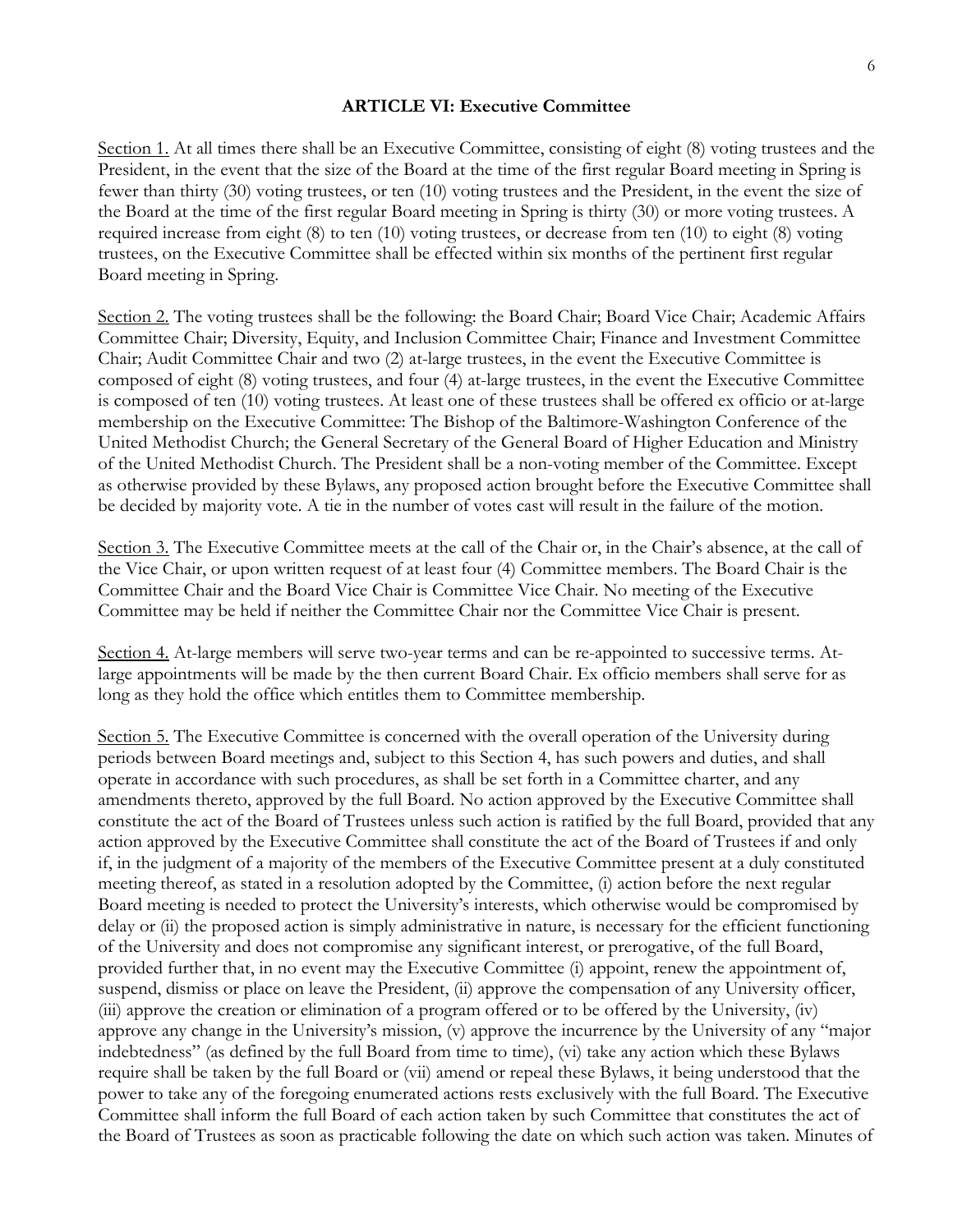each Executive Committee meeting should be distributed to the full Board as soon as practicable following the date of such meeting, and any action taken by the Executive Committee at each meeting that does not constitute the act of the Board of Trustees as provided in this Section 4 shall be presented to the full Board for ratification at the next meeting of the full Board held following the distribution of such minutes.

Section 6. There shall at all times be a subcommittee of the Executive Committee designated as the Compensation Subcommittee, consisting of at least five (5) voting trustees, including the Board Chair, Board Vice Chair and other Executive Committee members appointed by the Board Chair. The Board Chair shall be the Subcommittee Chair and the Board Vice Chair shall be the Subcommittee Vice Chair. The President shall not be a member of the Subcommittee. The Compensation Subcommittee is concerned with University policies and issues related to the compensation of University executives.

Section 7. A majority of voting members of the Executive Committee or the Compensation Subcommittee constitutes a quorum at any meeting thereof. Committee or Subcommittee members may participate in Committee or Subcommittee meetings, respectively, by teleconference, which shall constitute presence in person at the meeting.

## **ARTICLE VII: Other Standing Committees**

<span id="page-6-0"></span>Section 1. There shall be such other Standing Committees as the full Board shall appoint from time to time, each having such composition, duties and powers as shall be approved by the full Board from time to time. At present, the other Standing Committees shall be as follows: Academic Affairs Committee; Alumni Affairs and Development Committee; Athletics Committee; Audit Committee; Campus Life Committee; Communication Committee; Diversity, Equity, and Inclusion Committee; Finance and Investment Committee; and Trusteeship Committee.

Section 2. Except for the Trusteeship Committee, nominations of Standing Committee officers and members for two-year terms shall be made by the Trusteeship Committee for action by the Board at the first regular Board meeting following the Spring meeting. The Board Vice Chair is the Trusteeship Committee Chair. Nominations of Trusteeship Committee Vice Chair and members for two-year terms shall be made by the Executive Committee for action by the Board at the same regular meeting as the other committee nominations after the other Standing Committee officers have been approved by the full Board. Vacancies on Standing Committees shall be nominated by the Trusteeship Committee and approved by the Board or Executive Committee for any unexpired term. Vacancies on the Trusteeship Committee shall be filled by the Board or Executive Committee.

Section 3. The Academic Affairs Committee consists of at least four (4) trustees and is concerned with University policies and issues related to academic affairs. This Committee has such powers and duties, and shall operate in accordance with such procedures, as shall be set forth in a Committee charter, and any amendments thereto, approved by the Board.

Section 4. The Alumni Affairs and Development Committee consists of at least four (4) trustees and is concerned with University policies and issues related to development, alumni affairs and fund raising. This Committee has such powers and duties, and shall operate in accordance with such procedures, as shall be set forth in a Committee charter, and any amendments thereto, approved by the Board.

Section 5. The Athletics Committee consists of at least four (4) trustees and is concerned with University policies and issues related to athletics and recreation. This Committee has such powers and duties, and shall operate in accordance with such procedures, as shall be set forth in a Committee charter, and any amendments thereto, approved by the Board.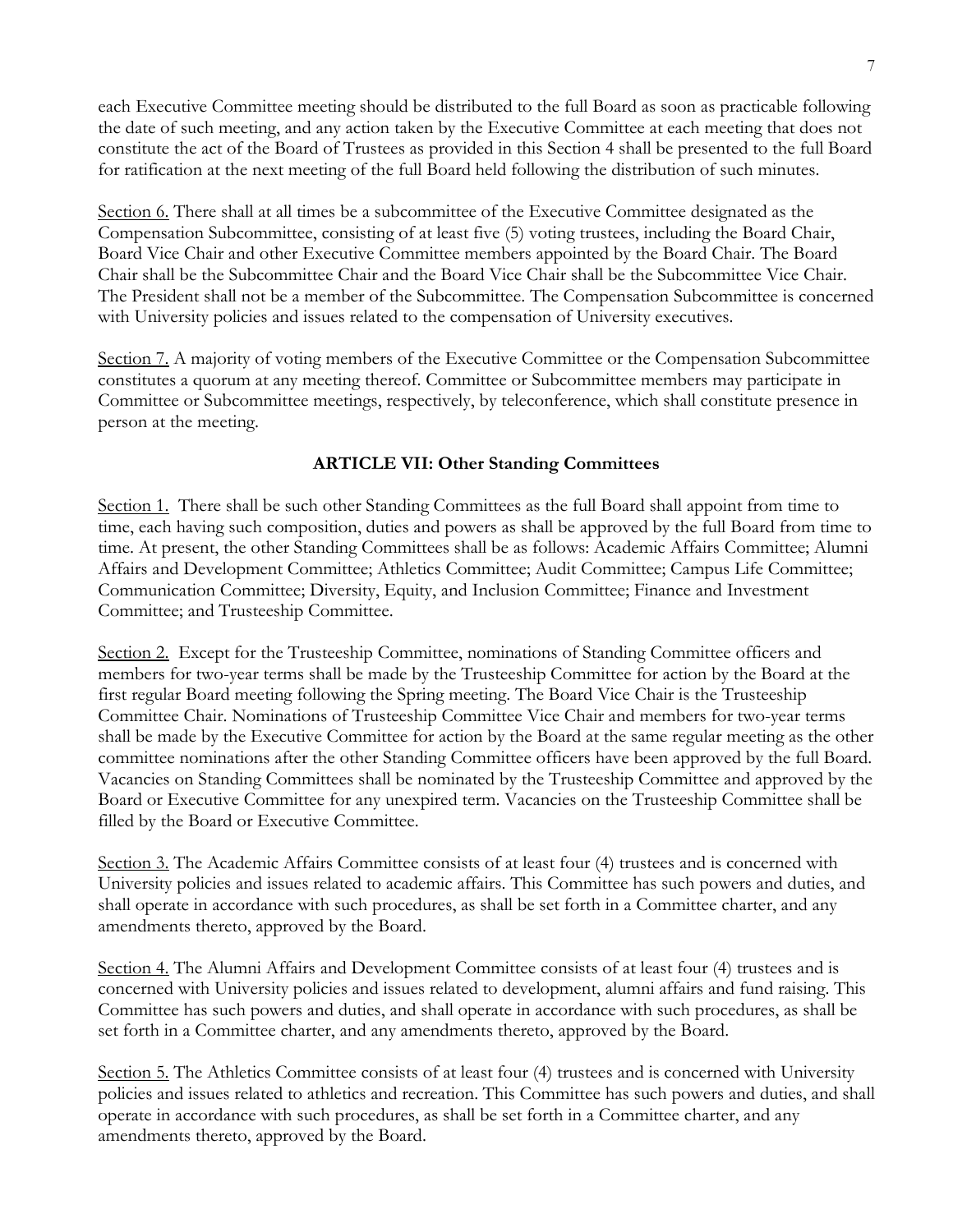Section 6. The Audit Committee consists of at least four (4) trustees and is concerned with University policies and issues related to audits of financial affairs and management operations. This Committee has such powers and duties, and shall operate in accordance with such procedures, as shall be set forth in a Committee charter, and any amendments thereto, approved by the Board.

Section 7. The Campus Life Committee consists of at least four (4) trustees and is concerned with University policies and issues related to student and campus life. This Committee has such powers and duties, and shall operate in accordance with such procedures, as shall be set forth in a Committee charter, and any amendments thereto, approved by the Board.

Section 8. The Communication Committee consists of at least four (4) trustees and is concerned with University initiatives, programs, and resources related to external communications, marketing, community and public relations, and government affairs. This committee has such powers and duties, and shall operate in accordance with such procedures, as shall be set forth in a Committee charter, and any amendments thereto, approved by the Board.

Section 9. The Diversity, Equity, and Inclusion Committee consists of at least four (4) trustees and is concerned with University policies and issues related to diversity, equity, and inclusion. This Committee has such powers and duties, and shall operate in accordance with such procedures, as shall be set forth in a Committee charter, and any amendments thereto, approved by the Board.

Section 10. The Finance and Investment Committee consists of at least four (4) trustees and is concerned with University policies and issues related to financial affairs and the investment of University funds. This Committee has such powers and duties, and shall operate in accordance with such procedures, as shall be set forth in a Committee charter, and any amendments thereto, approved by the Board.

Section 11. The Trusteeship Committee consists of at least five (5) trustees with seniority and is concerned with policies and issues related to Board governance. This Committee has such powers and duties, and shall operate in accordance with such procedures, as shall be set forth in a Committee charter, and any amendments thereto, approved by the Board. The Board Vice Chair shall be the Trusteeship Committee Chair. The President shall not be a member of the Trusteeship Committee. Subject to his or her acceptance, the trustee who is the General Secretary of the General Board of Higher Education and Ministry of the United Methodist Church shall be a member of the Trusteeship Committee.

Section 12. A majority of members of any Standing Committee constitutes a quorum at any meeting thereof. Standing Committee members may participate in Standing Committee meetings by teleconference, which shall constitute presence in person at the meeting.

#### **ARTICLE VIII: Fiscal Year**

<span id="page-7-0"></span>Section 1. The fiscal year of the University begins on July 1st of each year and ends on June 30th of the succeeding year.

#### **ARTICLE IX: University Officers**

<span id="page-7-1"></span>Section 1. University officers shall be a President, a Provost, a Vice President of Finance and Treasurer, other Vice Presidents, and a Secretary. The President can appoint additional officers with the approval of the Board.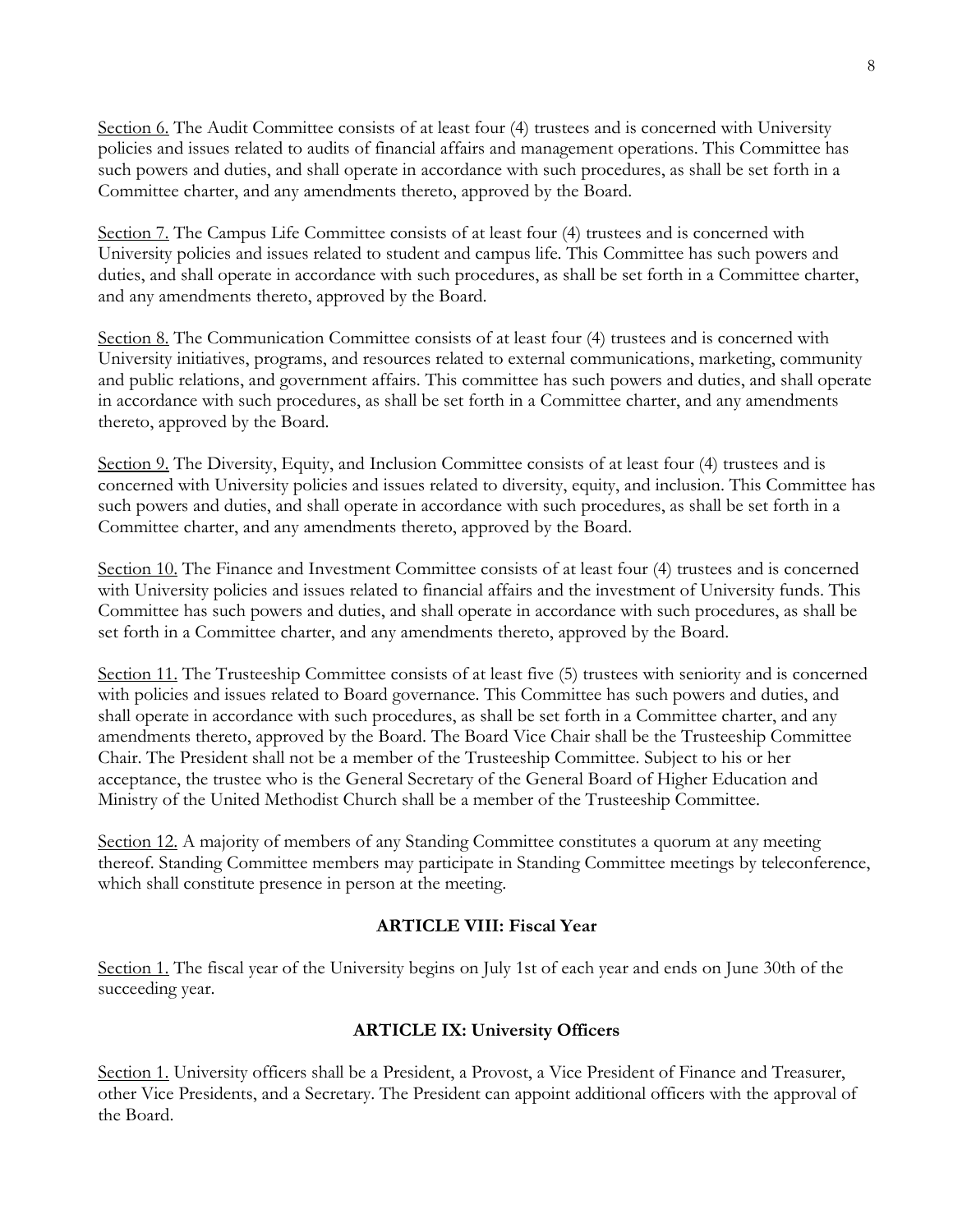Section 2. President. The President of the University is elected by the Board, continues in office at the pleasure of the Board, and receives such compensation as the Board may direct. The President:

- a. is the Chief Executive Officer of the University and an ex officio member of the Board without the power to vote;
- b. executes Board policies to operate, develop, and promote the University's mission and purpose;
- c. performs such acts, duties, and responsibilities that in his/her judgment promote the interests of the University consistent with the Act of Incorporation, the Bylaws, and Board policies;
- d. represents the University to the public and presides at public academic occasions, or designates a trustee or University officer to preside;
- e. keeps the Board and Executive Committee informed of University operations and activities; and
- f. has other powers and duties as assigned by the Board or Executive Committee and as usually attend the office.

Section 3. Provost. The Provost is appointed by the President with the approval of the Board, continues in office at the pleasure of the President, and receives such compensation as the President may direct with the concurrence of the Board. The Provost (i) is the Chief Academic Officer of the University, second in responsibility only to the President, (ii) is a member of the University faculty and of each department, school, and college, and an ex officio member of each academic committee of the University and (iii) reports to the President and shall have such powers and duties as the President shall designate from time to time with the concurrence of the Board. Unless the Board otherwise determines in its discretion, the Provost shall exercise the powers and duties of the President in case of a vacancy in that office and during the President's absence or incapacity.

Section 4. Vice President of Finance and Treasurer. The Vice President of Finance and Treasurer is appointed by the President with the approval of the Board, continues in office at the pleasure of the President, and receives such compensation as the President may direct with the concurrence of the Board. The Vice President of Finance and Treasurer is the Chief Financial Officer of the University and shall have such powers and duties as the President shall designate from time to time with the concurrence of the Board.

Section 5. Vice Presidents. Vice Presidents are appointed by the President with the approval of the Board, continue in office at the pleasure of the President, receive such compensation as the President may direct with the concurrence of the Board, and have such powers and duties as the President shall designate from time to time with the concurrence of the Board.

Section 6. Secretary. The Secretary is appointed by the Board in consultation with the President, continues in office at the pleasure of the Board, and receives such compensation as the Board may direct with the concurrence of the President. The Secretary:

- a. keeps Board and Executive Committee meeting minutes;
- b. serves notice of all Board and Executive Committee meetings;
- c. has custody of the corporate seal and is authorized to attest and affix it to legal instruments;
- d. has such assistance in the performance of his/her duties (e.g., an Assistant Secretary), as approved by the Board;
- e. has such duties as usually attend the office; and
- f. performs such other duties as may be assigned by the Board, in coordination with the President.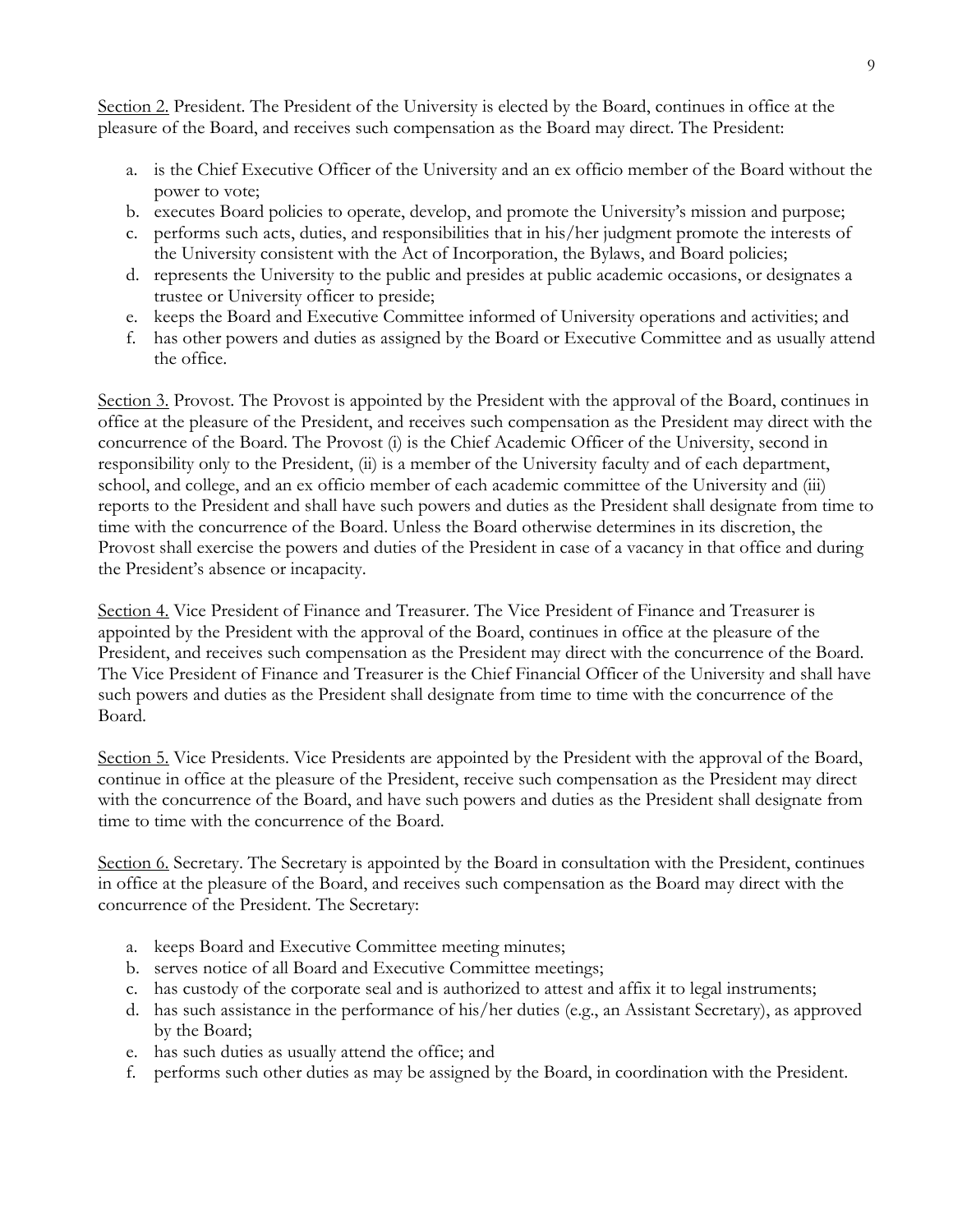## **ARTICLE X: University Faculty**

<span id="page-9-0"></span>Section 1. University faculty are appointed by the Provost with the advice and consent of the appropriate college or school faculty, department head, and dean, and with the approval of the President. University faculty may be appointed with tenure with the additional approval of the Board.

Section 2. The Provost is the Chair of the faculty. Each school or college dean is the Chair of that school or college faculty. The Provost appoints school and college deans with the advice and consent of the appropriate college or school faculty and with the approval of the President, Deans may be appointed with tenure with the additional approval of the Board.

Section 3. Subject to the powers vested in the Board, President, and Provost, the faculty, functioning through its duly constituted entities, has primary responsibility for:

- a. instruction and academic standards;
- b. curriculum and course approvals;
- c. recommendations of faculty appointments, promotions, and faculty personnel concerns;
- d. recommendations for the instructional budget; and
- e. recommendations of policies affecting student affairs.

#### **ARTICLE XI: Execution of Legal Documents**

<span id="page-9-1"></span>Section 1. The President and other University officers and employees designated by the President and approved by the Board have authority to execute and acknowledge on behalf of the University any contracts, legal documents, and instruments in connection with University operations authorized by the Board.

#### **ARTICLE XII: General Powers of the Corporation**

<span id="page-9-2"></span>Section 1. The Corporation has authority to exercise all necessary or convenient powers to accomplish the purposes for which the Corporation exists.

#### **ARTICLE XIII: Indemnification**

<span id="page-9-4"></span><span id="page-9-3"></span>Section 1. With the approval of the Board (or Executive Committee, subject to Article VI, Section 4), the Corporation has the power to indemnify any current or former trustee, officer, agent, or employee of the Corporation, or any person who may have served at its request as a director or officer of another corporation, whether for profit or not for profit, against judgments and expenses actually and reasonably incurred by him/her in connection with the defense of any actual or threatened action, suit, proceeding, inquiry or investigation in which he/she is or may be made a party, participant or subject by reason of being or having been such trustee, officer, agent or employee, if the person acted in good faith and in a manner the person reasonably believed to be in or not opposed to the best interests of the Corporation. The Board (or Executive Committee, as applicable) reserves the exclusive authority to grant or deny requests for indemnification in its sole discretion, and to make all determinations with respect to any proposed indemnification, including the amounts to be indemnified and the time period for indemnification.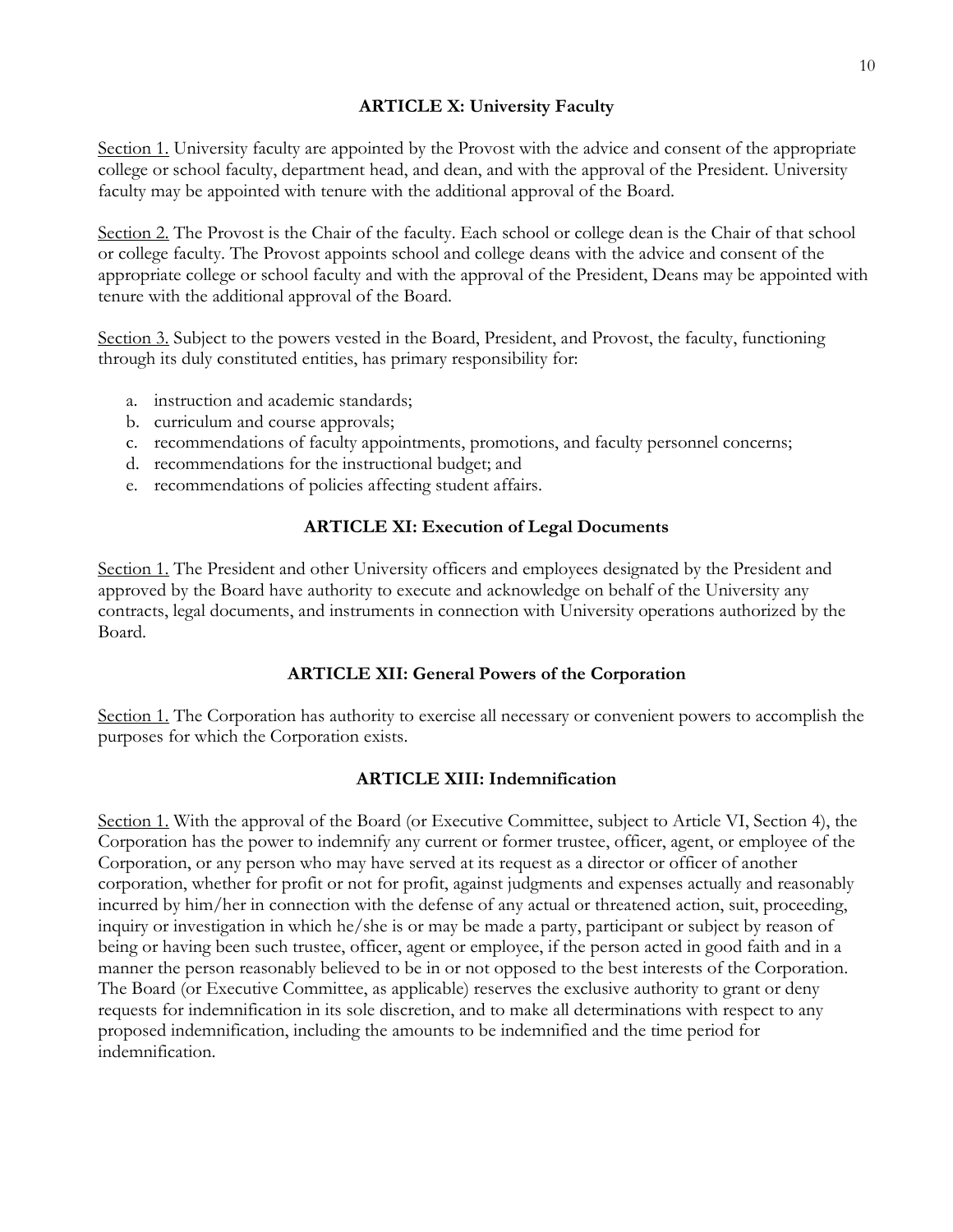#### **ARTICLE XIV: Tax Exemption**

Section 1. The Corporation shall not engage in activities not permitted by a corporation exempt from federal income tax and that receives contributions deductible under the Internal Revenue Code. No part of the net earnings of the Corporation shall inure to the benefit of or be distributed to its trustees, officers, or other private persons, except that the Corporation is authorized to pay reasonable compensation and retirement for services rendered and to make payments and distributions in furtherance of Corporate purposes.

## **ARTICLE XV: Corporate Seal and Offices**

<span id="page-10-0"></span>Section 1. The Corporation shall have a seal inscribed with its name and the words "Washington, DC 1893." The Board may change the seal's form or inscription at its pleasure. Section 2. The principal office of the Corporation shall be in the District of Columbia, with offices in other places determined by the Board.

Section 2. The principal office of the Corporation shall be in the District of Columbia, with offices in other places determined by the Board.

## **ARTICLE XVI: Amendments**

<span id="page-10-1"></span>Section 1. These Bylaws may be amended at any regular or special Board meeting by a vote of two-thirds of the trustees having the power to vote who are present at the meeting, a quorum being present and voting throughout, provided that notice of the substance of the proposed amendment has been sent to trustees with the notice of such meeting.

#### **ARTICLE XVII: Conflict of Interest**

<span id="page-10-2"></span>Section 1. Any actual, apparent or potential conflict of interest of any trustee shall be disclosed in the manner set forth in a written policy on conflict of interest adopted by the Board.

Section 2. Trustees determined in accordance with such policy to have an actual, apparent or potential conflict of interest with respect to a matter cannot vote on any such matter or be counted in determining the quorum for the meeting at which action is proposed with respect to such matter, even when permitted by law. The trustee can state his/her position on the matter or answer questions from other trustees. Meeting minutes shall reflect the disclosure, quorum, and voting abstention.

Section 3. New Board members shall be advised of the conflict of interest policy, and provided with a copy thereof, upon taking office.

Section 4. Each trustee shall annually sign and submit to the Secretary of the University a disclosure statement as required by the Board policy on conflict of interest.

#### **ARTICLE XVIII: Actions Taken Outside of a Meeting**

Section 1. Unless otherwise proscribed in these bylaws, any action required or permitted to be taken by the Board of Trustees or by any committee thereof, may be taken without a meeting provided all trustees eligible to vote are given written notice of the proposed action, no trustee eligible to vote objects to taking the action outside of a meeting prior to the close of voting, and the majority of those eligible to vote approve the proposed action. Each Trustee eligible to vote shall record her or his vote in a record